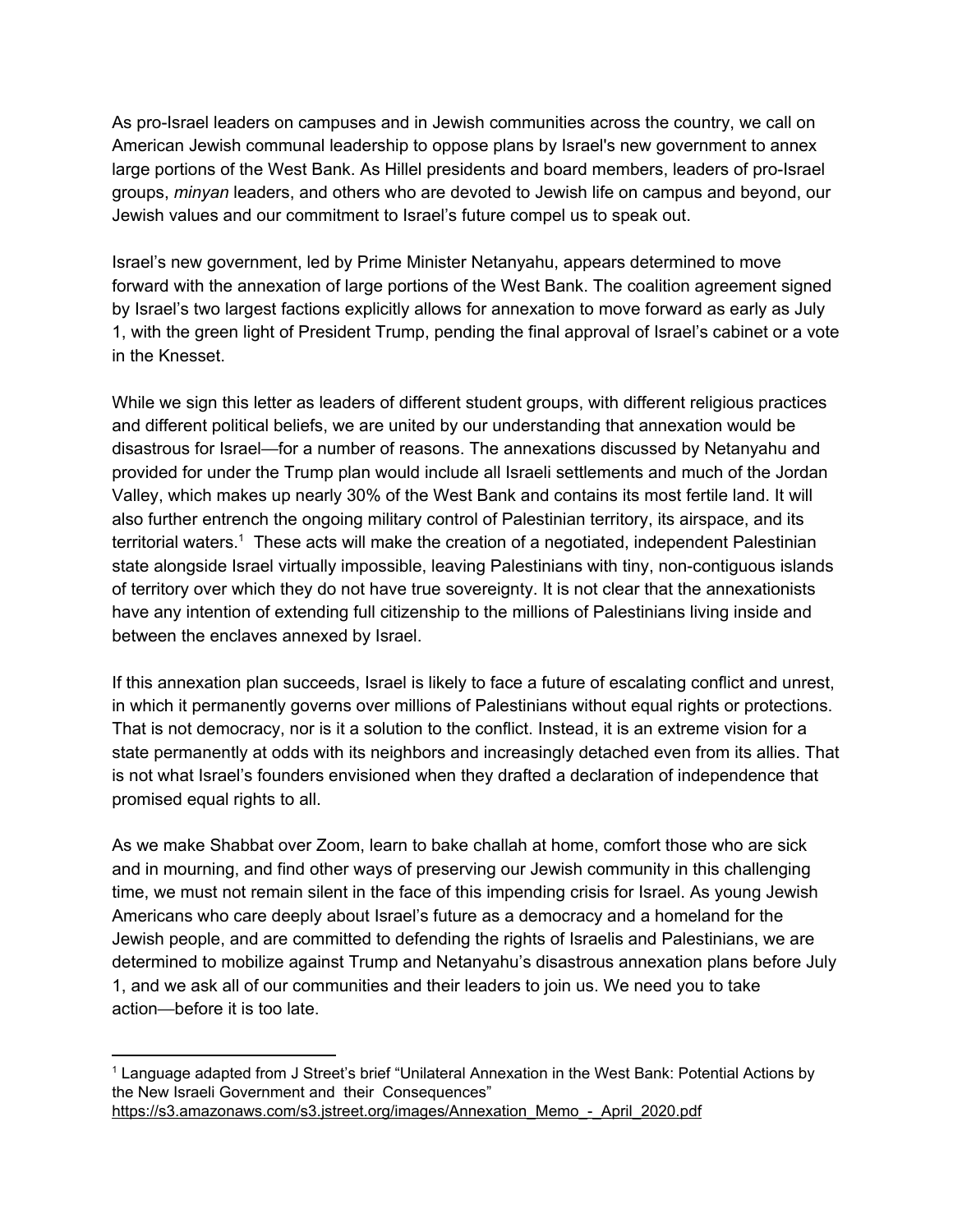Signed,

- 1. Elana Nussbaum Cohen, *Brown University, J Street U Brown Co-President*
- 2. Jordan Cohen, *Columbia University, President of Aryeh*
- 3. Ilana Schwartz, *Columbia University/JTS, KOACH (Traditional Egal Minyan) Co Chair*
- 4. Ben Gessel, *Clark University, J Street member, Hillel member*
- 5. Skyler Duda, *Clark University, Former Co-president of Clark JStreetU*
- 6. Talia Goerge-Karron, *Haverford College, Co-Chair of Haverford College Democrats, Mid-Atlantic Regional and Haverford Co-Chair for J Street U*
- 7. Sophie Becker-Klein, *American University, J Street U Co-Chair, Hillel Intern*
- 8. Rachel Black, *American University, J Street U Co-Chair*
- 9. Itamar Steiner, *University of Illinois at Urbana Champaign, Former Student President of Hillel, Current President of J Street U at Illinois*
- 10. Eliza Smith, *Tufts University, J Street U, Alt-J Tufts, Habonim Dror North America*
- 11. Ranen Green, *Pitzer College, Southwest VP for the J Street U National Student Board*
- 12. Julia Kupferman, *Tufts University, Hillel Shabbat Fellow*
- 13. Jeremy David Voss, *University of Washington; Co-Chair, J Street U; Past Israel Co-Chair, Hillel Student Board*
- 14. Sophia Luskin, *UC Davis Aggies for Israel, Hillel, Challah for Hunger, College Dems*
- 15. Anna Bacharach, *Haverford College, Jewish Student Union Treasurer (2018-2019); current board member*
- 16. Sofía Friedman, *Tufts University, Friends of Israel Former President*
- 17. Brittany Zak, *Barnard College, Vice President of Community for KOACH (trad-egal minyan at Columbia/Barnard Hillel), Regional Cochair for the Mid Atlantic at J Street U*
- 18. Andrew Abramson, *UMass Amherst, UMass Amherst Democrats, President*
- 19. Carla V Montilla, *University of Massachusetts Amherst, J Street U UMass Amherst Chapter, President; UMass Amherst College Democrats, Former Vice President, Current Membership Director*
- 20. Alexander Sklarz, *Clark University, President, Clark University Hillel; member, Democrats of Clark University; member, J Street U Clark*
- 21. Ellie Kimmelman, *Haverford College, Jewish Student Union Board Member*
- 22. Feigele Lechtchiner, *Brandeis University, Religious Life Coordinator for Hillel Student Board*
- 23. Michael Berkowitz, *Washington University in St. Louis, Former Co-Head of Orthodox Minyan*
- 24. Jared Sloan, *Haverford College, J Street U board member, Jewish Student Union board member*
- 25. Hannah Sugarman, *Washington University in St Louis, President of Hillel Leadership Council, 2018-2019*
- 26. Nate Orbach, *Tufts University , Hillel Community Building Fellow*
- 27. Jolie Davidson, *Tufts University, Hillel Shabbat Fellow, leader of Kavanah Shabbat services, former member of J Street U leadership team*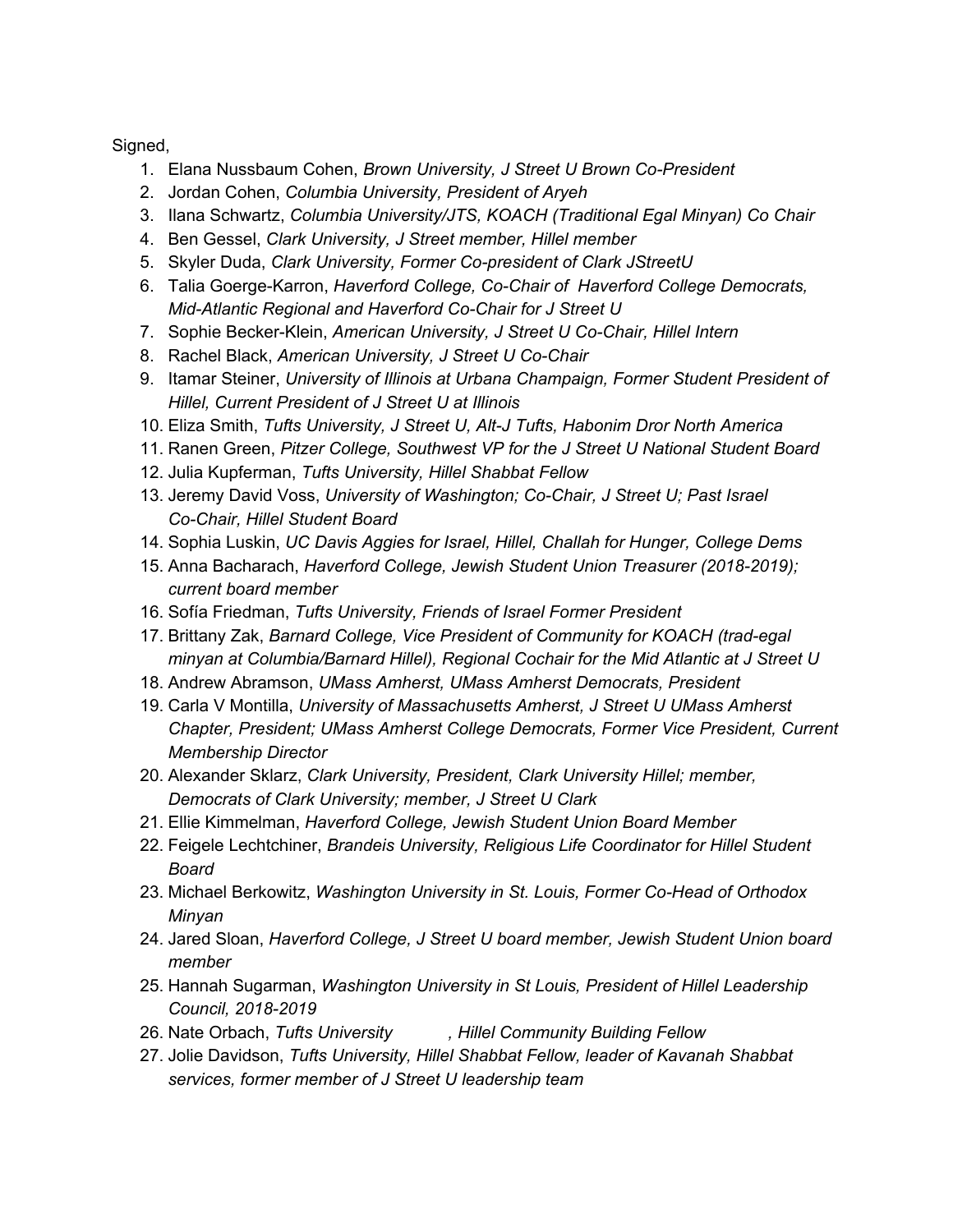- 28. Gabriella Cantor, *Tufts University, Tufts Hillel Community Building Fellow, Former Hillel Board Member*
- 29. Gabriel Silver, *Johnson & Wales University, Alpha Epsilon Pi, Jewish & Israel Engagement Chair*
- 30. Monica Sass, *Washington University in St. Louis (2019), WashU Hillel Former VP of Social Justice, Former First-Year Students of Hillel Chair, Former Conservative/ Traditional Egalitarian Minyan Chair*
- 31. Jacob Klein, *Johns Hopkins University, former Gabbai of Hopkins Hillel Orthodox minyan, former board member of J Street U at JHU, former founder and president of Oy Gay!*
- 32. Max Harris, *Brown University, Beta Rho Pi Jewish Affairs Chair*
- 33. Eliza Koren, *Haverford College, J Street U Co-Chair*
- 34. Andre Martin, *Haverford College, Jewish Student Union Board Member, J Street U Board Member*
- 35. Hannah Fajer, *Johns Hopkins University, Southeast Vice President of J Street U; Leader of Reform Services*
- 36. Andrew Kofsky, *Tufts University, Tufts Hillel Treasurer/Former Vice President*
- 37. Max Harris, *Brown University, Beta Rho Pi Jewish Affairs Chair*
- 38. Allison Cohen, *Tufts University, Hillel Holiday Programming Co-Chair, Former Freshman Programming Co-Chair, Former Shabbat Fellow*
- 39. Maya Levkovitz, *University of Florida, JStreetU Co-Chair*
- 40. Matthew Barocas, *University of Florida, Florida College Democrats Secretary, Former University of Florida College Democrats President, J Street U Co-Chair*
- 41. Eden Olsberg, *University of Virginia, Brody Jewish Center (Hillel) Engagement Intern, J Street U Co-Chair*
- 42. Avi Alpert, *University of Maryland, College Park Former President of Hamsa*
- 43. Samantha Greene, *Tufts University, Current Hillel Community Building Fellow, Current J Street U Co-Chair*
- 44. Nina Robins, *New York University, Bronfman Center for Jewish Student Life Kehillah (trad-egal minyan) board member, Jewish Learning Fellowship alumna and former intern*
- 45. Yana Kozukhin, *New York University, Kehillah (trad-egal minyan) at NYU President (2020-2021)*
- 46. Andrew Steinberg, *Brown University, Hillel Narrow Bridge Fellow*
- 47. Rachel Fadem, *NYU, J Street, Bronfman Center Communications Chair of KESHER Reform Jews at NYU*
- 48. Lexie Botzum, *Johns Hopkins University, Former Jewish Learning Director on Hillel Student Board*
- 49. Marty Feuerstein-Mendik, *Johns Hopkins University, Former Conservative Minyan Gabbai, Former Chapter Co-Chair J Street U*
- 50. Emily Franco, *Johns Hopkins University, Reform Services Leader at Hillel*
- 51. Zev Mishell, *Princeton University, Koach (traditional-egalitarian minyan) President*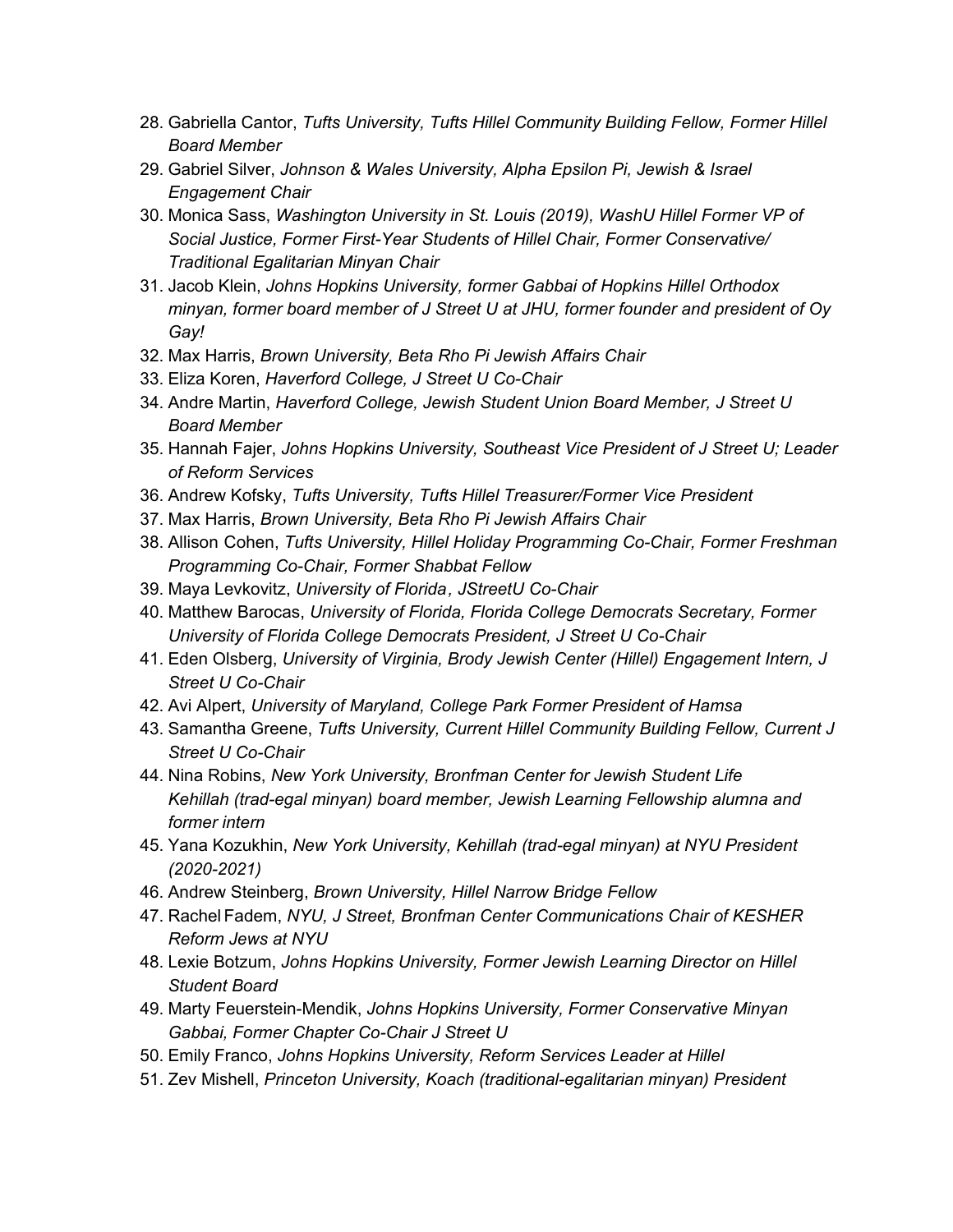- 52. Joanna Grill, *Washington University in St. Louis, Co-Head of Reform Life at WashU Hillel, Former Hillel Nachshon Fellow*
- 53. Sara Malina, *Johns Hopkins University, Conservative Minyan Former Gabbai*
- 54. Jonah Klein-Barton, *Washington University in St Louis, Hillel Leadership Council Former VP of Social Justice*
- 55. Justin Coskey, *Washington University in St Louis, Chabad Student Union Former Culture Coordinator*
- 56. Emmy Leviss, *Tufts University, Former Community Building Fellow at Tufts Hillel, Cam Counselor at URJ Eisner Camp, Former Vice President of Barrington Community Temple Youth at Temple Habonim in Barrington, RI*
- 57. Casey Dorfman, *University of Chicago, Former Hillel Israel Intern*
- 58. Raina Weinstein, *University of Chicago, Engagement Intern at OU-JLIC at UChicago Hillel*
- 59. Jacob Mazor, *University of Chicago, Yavneh (Orthodox minyan) Former Gabbai*
- 60. Jonah Kaye, *University of Chicago, UChicago Hillel Engagement Intern*
- 61. Julia Greensfelder, *Washington University in St. Louis, WashU Israel Public Affairs Committee (WIPAC), Hillel Leadership Council (HLC), Hillel, Former Vice President for WIPAC, Former Israel Chair for Hillel Leadership Council, Former Israel Intern for WashU Hillel*
- 62. Elana Ross, *Washington University in St. Louis, WashU Hillel Engagement Intern*
- 63. Benjamin Ushman, *Washington University in St. Louis, Former President and Treasurer of WashU Students for Israel (WSI), Former Politics Chair of Washington University Israel Public Affairs Committee (WIPAC), Former Co-Religious Life Chair of Hillel Leadership Council (HLC)*
- 64. Ben Holtzman, *American University, Former J Street E-Board Member*
- 65. Isaac Johnston, *University of Chicago, Former Member of Hillel International Student Cabinet 2018-19, Former Leader of Egalitarian Minyan at UChicago Hillel*
- 66. Cameron Bernstein, *University of Chicago, Leader of the Reform Minyan, Former Hillel Engagement Intern*
- 67. Drew Perkoski, *Washington University in St. Louis, Student Executive Councilmember for Collegiate Moot Beit Din, Former Member of Hillel Leadership Council*
- 68. Raquel Cohen, *Washington University in St. Louis, J Street U Executive Member, Former Hillel Intern*
- 69. Jacob Lefkovitz, *Johns Hopkins University, Jewish Learning Chair*
- 70. Danielle Hamer, *University of Washington, Former President of Hillel at the University of Washington*
- 71. Jeremy Costin, *Johns Hopkins, Gabbai of the Conservative Minyan*
- 72. Celia Buchband, *Princeton, President of Princeton College Democrats*
- 73. Aliza Oppenheim, *University of Chicago, Former Vice President of UChicago Hillel, current Senior Leadership Intern at UChicago Hillel*
- 74. Rachel Grand, *Bryn Mawr College, Former Hillel Treasurer*
- 75. Ben Elias, *University of Chicago, Former Hillel Engagement Intern*
- 76. Charlotte Apter, *Oberlin College, Hillel Interfaith Coordinator*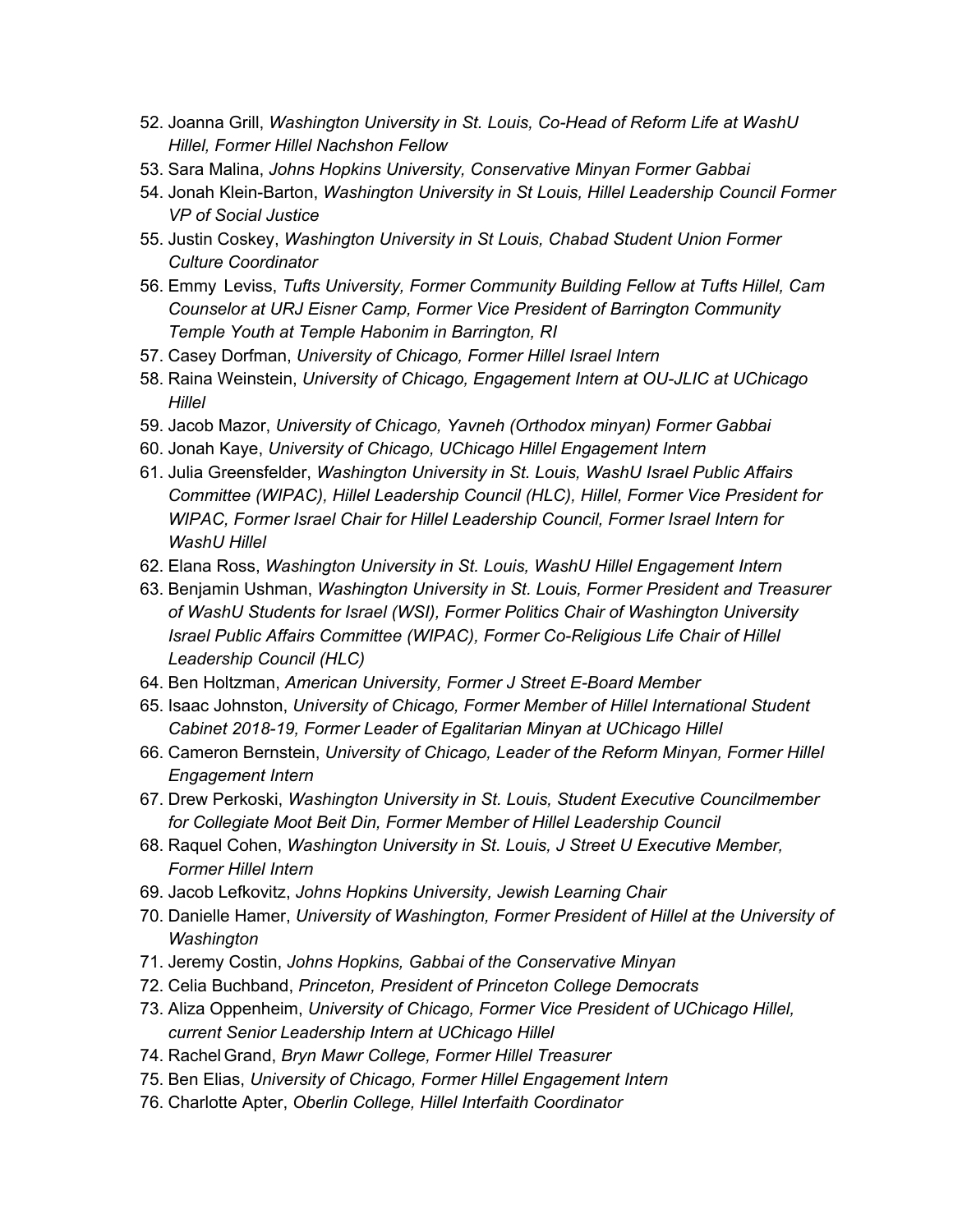- 77. Shoshana Weinstein, *University of Michigan, J Street Executive Board*
- 78. Jacob Lewis, *American University, Shabbat Events Coordinator at Hillel, TenLi Tunes a cappella Business Manager, Senior Editor for the Center for Israel Studies' Student Israelity Blog*
- 79. Julia Binder, *Oberlin College, J Street U Oberlin Co-Chair, Midwest Regional Co-Chair*
- 80. Casey Bachman, *Brandeis University, Brandeis Bridges Co-Chair*
- 81. Max Helfand, *Washington University in St. Louis, Former Co-Head of Orthodox Minyan*
- 82. Naomi Tilles, *Pomona College, Former Claremont Hillel Treasurer, J Street U at the Claremont Colleges Co-Chair*
- 83. Noah Rennert, *Washington University in St. Louis, J Street U Executive Board*
- 84. Emma Joy, *American University, Leader of Shabbat Services at AU Hillel*
- 85. Maddie Solomon, *Occidental College, J Street U at Oxy President and Oxy Hillel Vice President*
- 86. Noah Haines, *American University, Intern for AU Hillel, Student Director of SPA Leadership Program*
- 87. Randi Epstein, *American University, J Street U Co-President*
- 88. Rebecca Nachman, *Brandeis University, Brandeis Reconstructionist Organization Board Member (Hillel member group)*
- 89. Ari Filler, *Georgetown University, J Street U Georgetown Board Member*
- 90. Isabel Janovsky, *Georgetown , J Street U Board Member, Former Jewish Student Association Board Member*
- 91. Maxwell Silverman, *Arizona State University, J Street U at ASU Co-president*
- 92. Erin Levy, *Tufts University, Current Hillel Community Outreach Fellow*
- 93. Addie Bjornson, *University of Washington, Jewish Student Union UW Co-Founder*
- 94. Samantha Eden, *University of Washington, Former Community Building Chair on Hillel UW's Student Leadership Board*
- 95. Nicole Pinkus, *University of Washington, Hillel Student Board President*
- 96. Maya Pollack, *American University, Former American University Hillel Engagement Coordinator, Former J Street U At American University President*
- 97. Eliza Schloss, *American University, Hillel Social Media Intern*
- 98. Moriah Richman, *Florida State University, J Street U Board Member, Former Hillel General Engagement Intern*
- 99. Rohan Palacios, *Washington University in St. Louis, J Street U Executive Board Member*
- 100. Gabe Pont, *Columbia University and JTS, Columbia/Barnard Hillel Former Koach Co-Chair*
- 101. Sophie Fron, *Scripps College, Claremont Hillel Tzedek Social Action Chair, Former Social Activities Chair*
- 102. Zachary Kimmel, *Columbia University, Columbia/Barnard Hillel Resetting the Table Fellow*
- 103. Rachmiel Klein, *University of California, Los Angeles, UCLA Hillel Service Leader, Former Board Member*
- 104. Sarah Schuminsky, *Florida State University, Hillel at FSU Leadership Board Social Chair, Hillel General Engagement Intern, Hillel Incoming Social Action Intern*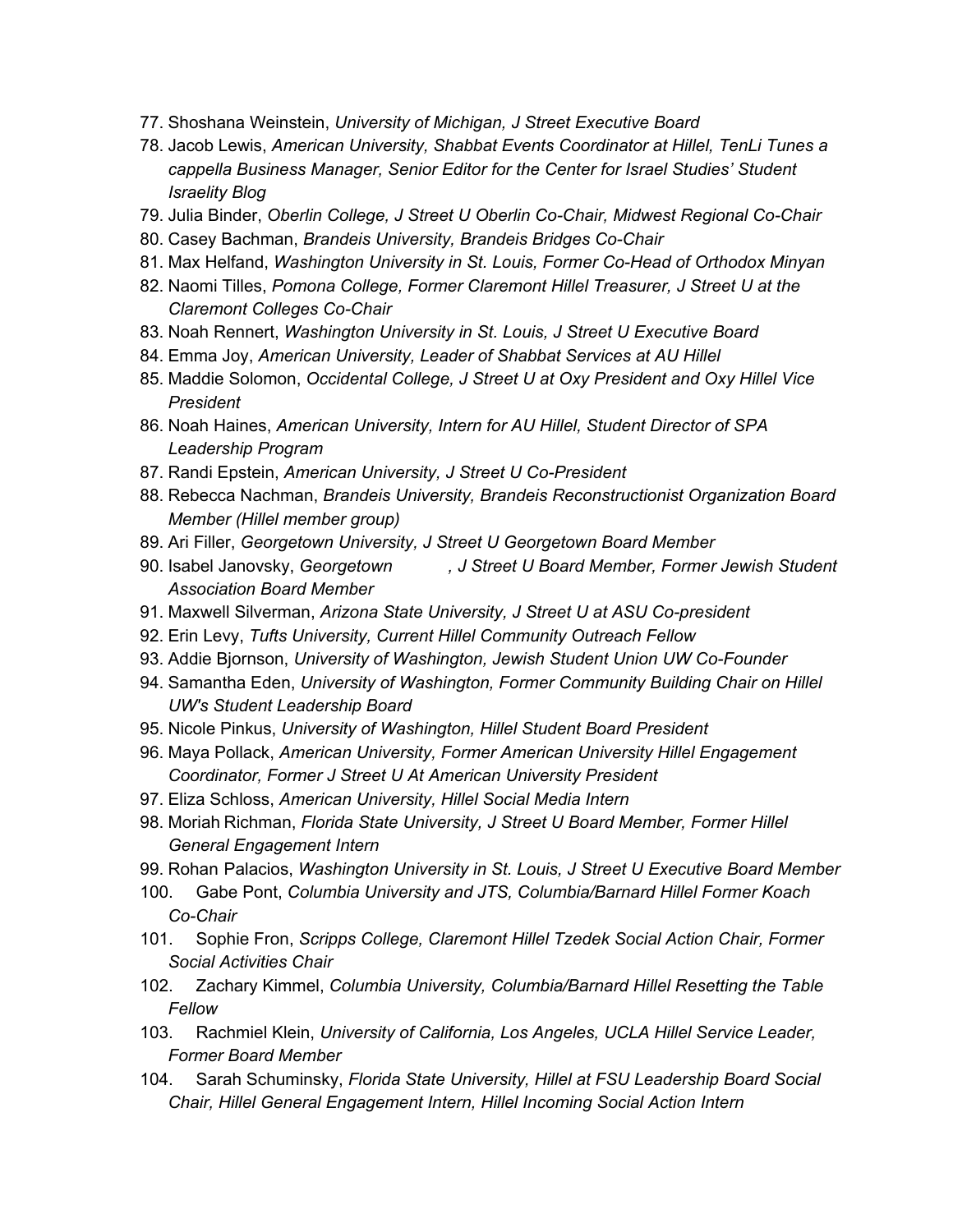- 105. Benjamin Lieberman, *Washington University in St. Louis, Former Treasurer of Chabad Student Association, Current Orthodox Life Chair for Hillel Leadership Council, Current Treasurer for Synapse*
- 106. Liza Goldstone, *Johns Hopkins University, Ketzev Jewish A Cappella Leader, Former Hillel Engagement Intern*
- 107. Kim Robins, *Johns Hopkins University, Former Gabbai Conservative Minyan; Jewish Communal Representative Interfaith Council; Former Co-Chair J Street U at JHU*
- 108. Aaron Pultman, *Johns Hopkins University, Former Jewish Students Association President*
- 109. Jacob Miller, *Princeton University, Hillel Shabbat Chair, J Street U Princeton Education Chair*
- 110. Nicholas Ornstein, *University of Chicago Hillel, Former Hillel Engagement Intern*
- 111. Zack Szlezinger, *University of Virginia, Jewish Leadership Council Outgoing Chair*
- 112. Claire Scott, *Smith College, Secretary of Smith College Jewish Community*
- 113. Max Deutsch, *Hunter College, Hillel Secretary*
- 114. Kate Nerone, *University of Wisconsin-Madison, Hillel Social Justice Intern*
- 115. Rebecca Orbach, *Brandeis University, J Street U President*
- 116. Jamie Gottlieb, *American University, Former Engagement Intern at Hillel*
- 117. Halle Jaymes, *American University, President of AU Israeli Culture Club (AUICC), Former Ambassador at the Loeb Institute of Religious Freedom, Former Intern at the JCRC of Greater Washington, Former Sunday School Teacher at Washington Hebrew Congregation, Former General Manager WVAU, Former Design Director- Her Campus AU*
- 118. Hani Fish-Bieler, *Washington University in St. Louis, J Street U WashU Co-Chair, Midwest Regional Co-Chair*
- 119. Akiva Groener, *Washington University in St. Louis, J Street WashU Executive Board*
- 120. Ilana Samuel, *Washington University in St. Louis, J Street U WashU Executive Board Member*
- 121. Neil Stein, *Washington University in St. Louis, Former President of WashU Hillel*
- 122. Joshua Levine, *UMass Amherst, Hillel Ruach Board Member*
- 123. Grace Gerardi, *George Washington University, J St U Co-Chair, SAEPi Member at Large*
- 124. Lily Rubinstein, *Georgetown University, Jewish Student Association Board Member*
- 125. Freddie Birnbaum, *Tufts University, Tufts Hillel President ('18-'19), Tufts Hillel Executive Vice President ('19-'20)*
- 126. Yoni Slater, *George Washington University, Former Hillel Service Leader, Former Co-Chair and Current Regional Co-Chair of J Street U*
- 127. Kayla Steinberg, *Washington University in St. Louis, Student Representative to St. Louis Jewish Federation Board of Trustees, Hillel Co-VP of Religious Life, Former WIPAC Treasurer*
- 128. Samuel Blake, *George Washington University, Former Co-Chair of Shabbat at GW Jewish Student Association (Hillel), Former Senior Deputy Director of Campaigns at George Washington College Democrats*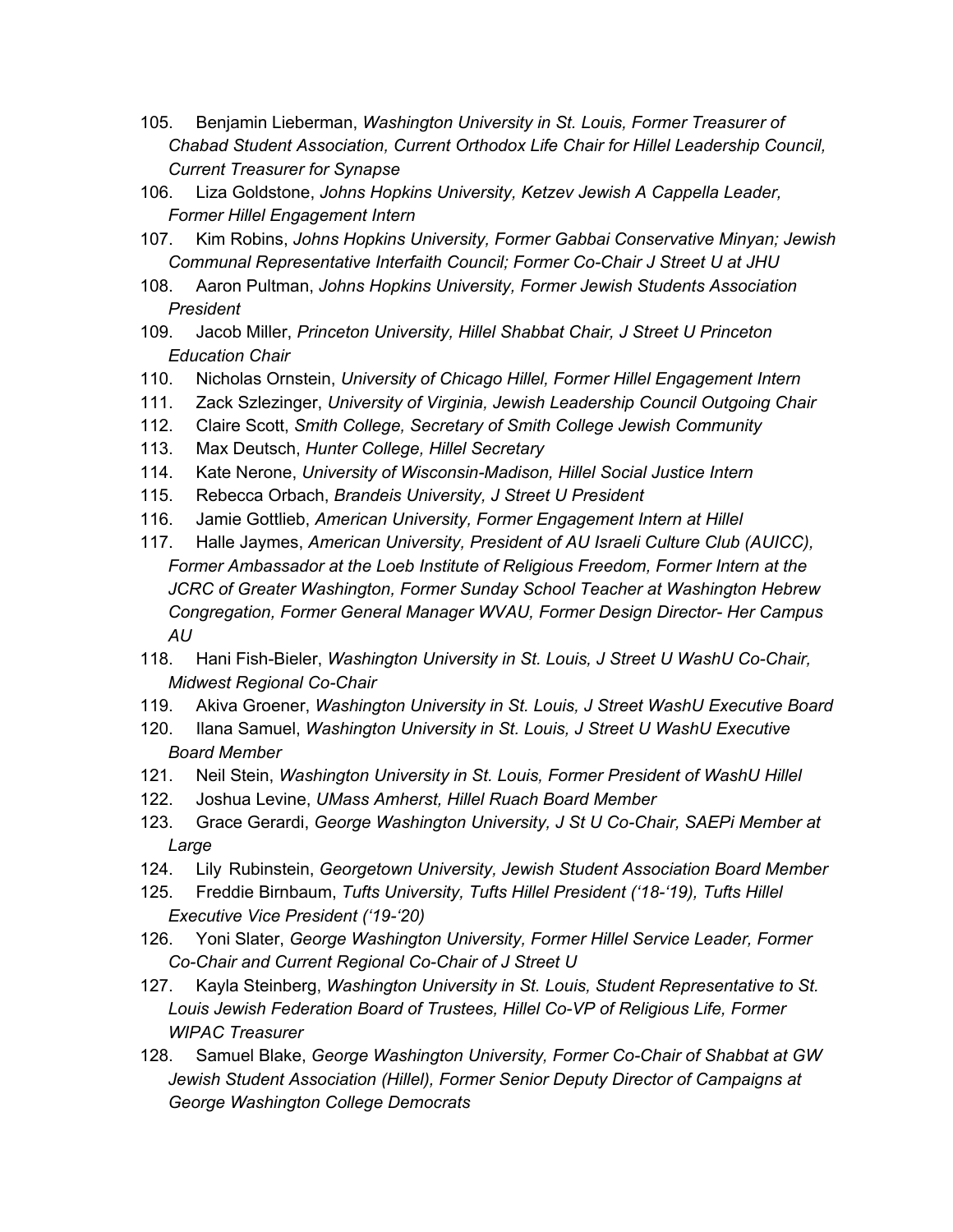- 129. Miriam Young, *George Washington University, Former GW Hillel Engagement Intern*
- 130. Joshua Levine, *UMass Amherst, Ruach Board Member at Hillel*
- 131. Nissim Lebovits, *Vanderbilt University, The David Project Lead Intern, Hillel Multicultural Leadership Council Representative*
- 132. Katie Draisen, *Boston University, J Street U President*
- 133. Madeline Amonick, *Johns Hopkins University, Tzedek/Tikkun Olam Chair of Hillel Student Board*
- 134. Jason Smith, *Tufts University, Hillel Community Building Fellow, Former Tufts Birthright Intern*
- 135. Emma Schwartz, *Smith College, Former Co-Chair of Smith College Jewish Community*
- 136. Adam Shaham, *Georgetown University, Former J Street U President, Current J Street U Board Member*
- 137. Jessica Fuzailof, *Columbia University, Aryeh: Columbia Students Association for Israel President*
- 138. Hannah Sternburg, *Umass Amherst, College Democrats general body member*
- 139. Brett Kleiman, *Emory University, Former President Young Democrats of Emory; Former Research Intern at Emory Institute for the Study of Modern Israel*
- 140. Max Webb, *George Washington University, GW for Israel Former President*
- 141. Ben Levitt, *Emory University, Research Intern at Emory University Institute for the Study of Modern Israel*
- 142. Emily Kastenberg, *Emory University, President of MEOR Emory Jewish Fellowship, Young Democrats of Emory, Habonim Dror North America*
- 143. Isha Raj-Silverman, *Pomona College, J Street U Co-Chair and Former Political Chair*
- 144. Rebecca Hollister, *Georgetown University, Jewish Student Association Former Social Media Coordinator*
- 145. Lizzie Irwin, *George Washington University, Director of Education at GW for Israel; Former Engagement Intern at GW Hillel*
- 146. Ben Rosenn, *Brown University, Former Board Member of the Young Democrats of Emory, Former Co-founder of Swipe Out Hunger Emory*
- 147. Max Levine, *Georgetown University, Former J Street U Co-President*
- 148. Lex Frazier, *Pomona College, Hillel Co-Vice President*
- 149. Stephanie Stifelman, *Barnard College, Columbia/Barnard Hillel Treasurer*
- 150. Ester Rekhelman, *University of Virginia, Hillel Brody Jewish Center Education Intern and Engagement Intern*
- 151. Shelley Friedland, *George Washington University, GW Hillel Former Online Engagement Intern*
- 152. Matthew Rosenberg, *Columbia University, Student Executive Board, Columbia/Barnard Hillel President*
- 153. Sam Berliner-Sachs, *Emory University, MEOR Israel Programming Director, Former North Carolina President of BBYO, Chabad*
- 154. Arielle Imber, *Washington University in St. Louis, Former WashU Israel Public Affairs Committee VP of Outreach*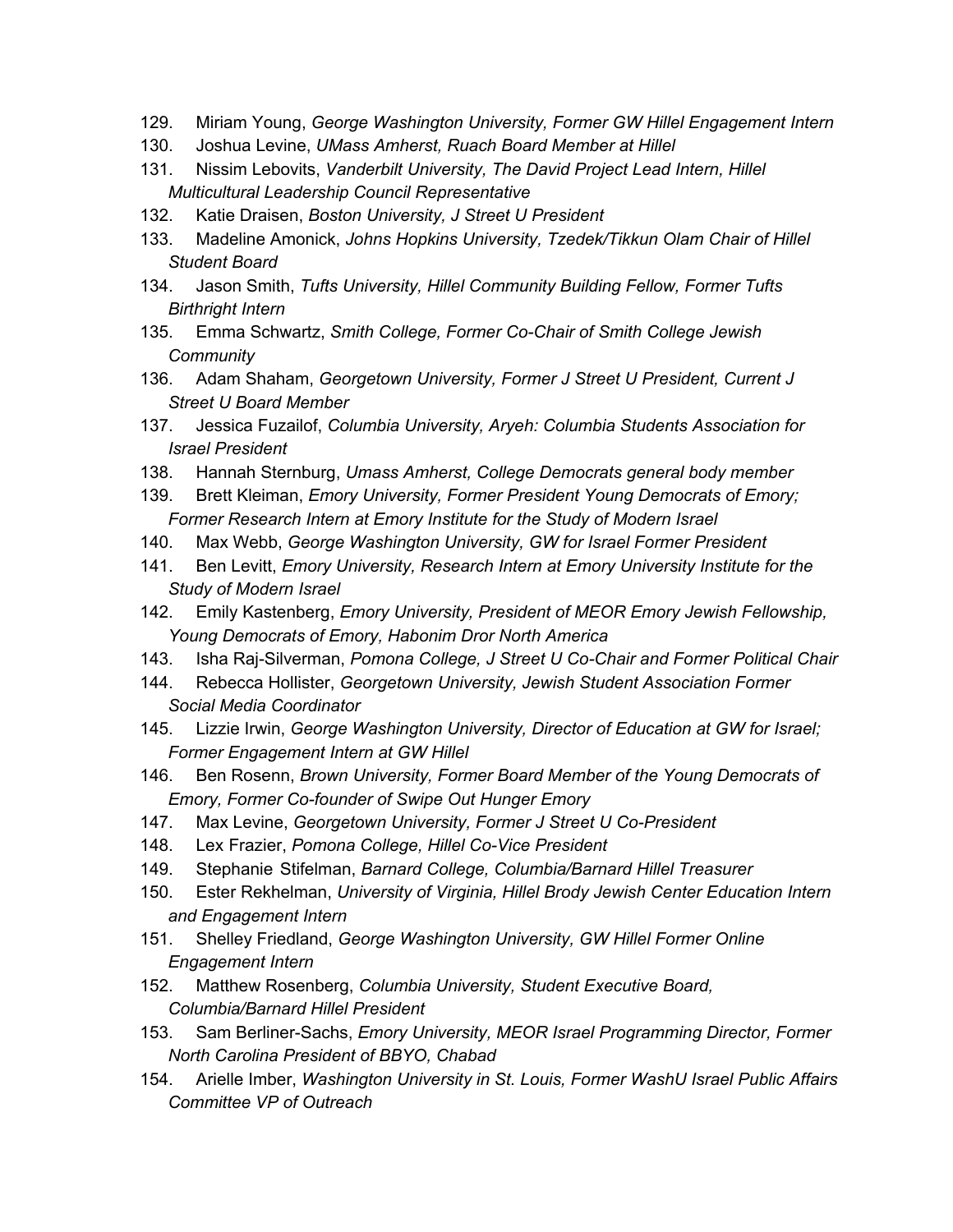- 155. Coby Drexler, *Washington University in St. Louis, Co-VP of Religious Life at Hillel, Former Conservative Minyan Chair*
- 156. Sarah Cassius, *Past Co-President GW Hillel*
- 157. Adena Collens, *Smith College, Smith College Jewish Community Co-Chair (present)*
- 158. Jacob Gross, *Washington University in St.Louis, Former Leader of Conservative Egalitarian Minyan*
- 159. Rebecca Greenstein, *Washington University in St. Louis, President of Hillel Leadership Council, Former VP of Administrative Operations for Hillel Leadership Council, Former President of First Year Students of Hillel*
- 160. Hannah Siegel, *New York University, Community Service Chair of Kesher, Board Member of Keshet*
- 161. Leah Haberman, *University of Washington, Former Hillel Student Board President*
- 162. Talya Havivi, *Boston University, VP and Secretary at J Street U*
- 163. Abigail Roston, *Northwestern University, J Street U Board Member*
- 164. Eitan Gerstle, *William and Mary, Hillel*
- 165. Evan Silverman, *New York University, J Street NYU Member, Birthright Intern*
- 166. Ayla Bussel, *Oregon State University, Former President of College Democrats at Oregon State University, Former President of Oregon State University Hillel*
- 167. Mollie Zoffer, *Northwestern University, J Street U Board Member*
- 168. Cora Galpern, *University of Michigan, J Street U Co-Chair*
- 169. Kayla Chinitz, *University of Michigan, J Street U Co-Chair*
- 170. Aaron Lev, *University of Michigan, J Street U Board Member*
- 171. Gabe Adler, *University of Washington, Former Social Justice Chair on Hillel UW's Student Leadership Board, J Street U Member*
- 172. Jonah Levitt, *McGill University, Former President of Hillel McGill*
- 173. Omer Kogot, *Oregon State University, Former President of Oregon State Hillel*
- 174. Liv Sher, *New York University, Vice President of Kehillah (traditional egalitarian community at NYU)*
- 175. Miri Goodman, *Washington University in St. Louis, Sophomore Class Council President, First Year Students of Hillel Board Member, Social Programming Board General Chair at Hillel*
- 176. Ariel Kayton, *Tufts University, Tufts University Hillel Interfaith Chair*
- 177. Talia Barton, *New York University, Realize Israel, NYU J Street*
- 178. Zachary Freiman, *Pomona College, Co-President of Claremont Progressive Israel Alliance, Israel Chair at Claremont Colleges Hillel*
- 179. Zachary Berman, *Tufts University, Hillel Senior Class Representative, Former Co-President of Tufts Friends of Israel, Former Hillel Community Building Fellow, Former Hillel Shabbat Fellow*
- 180. Batya Wiener, *Johns Hopkins University, Hopkins Hillel Welcome Squad Member*
- 181. Nathan Elbaum, *Brown University, Reform Minyan Leader at Brown RISD Hillel, Former Vice President of Religious and Spiritual Life*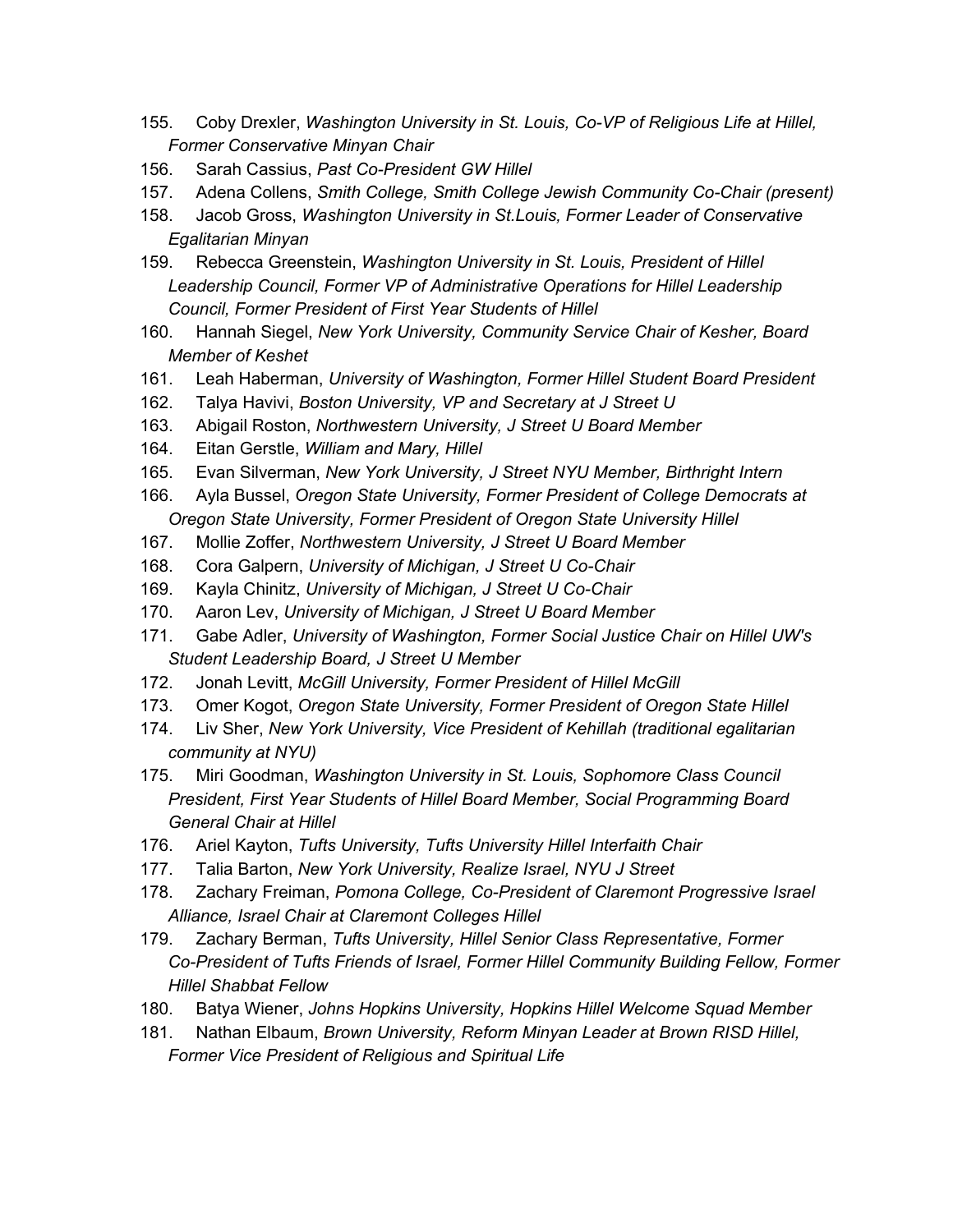- 182. Louis Griffel, *Oregon State University, Former President of Oregon State Hillel, Founding President-AEPi at Oregon State University, Former Oregon State Hillel Engagement Intern*
- 183. Emma Hofman, *Colby College, Former President of Hillel*
- 184. Hannah Kusnitz, *UMass Amherst Hillel, UMass Hillel, Former President of Ruach, Current Ruach Religious, Cultural, and Interfaith VP*
- 185. Lucy Brown, *Oberlin College, Oberlin Hillel President*
- 186. Havi Carrillo-Klein, *Oberlin College, Member of Chabad Leadership Board at Oberlin, Oberlin Hillel*
- 187. Emily Rosenberg, *Oberlin College, JStreet U*
- 188. Rosie Rudavsky, *Oberlin College, J Street U Co-Chair*
- 189. Jonah Carrol, *Oberlin College, JstreetU Officer*
- 190. Emily Rosenberg, *Oberlin College, JStreet U*
- 191. Jonah Gelfand, *Oberlin, J street U*
- 192. Chloe Finder, *New York University, Shabbat Service Organizer for Kesher: Reform Jews at NYU, Vice President of Keshet: LGBT Jews at NYU*
- 193. Rafe Erdley, *Brown University, Brown RISD Hillel Social Chair, J Street U Brown*
- 194. Noam Borensztajn, *UMass Amherst, Students Alliance for Israel Vice President*
- 195. Aviva Michaeli, *Tufts University, Former VP of Religious and Spiritual Life at Tufts Hillel, Current JQUEST Chair*
- 196. Naomi Fireman, *Oberlin College, Former Co-Chair and Treasurer of J Street U*
- 197. Joshua Anthony, *American University, AUICC Former President*
- 198. Ben Ginsberg, *Oberlin College, Treasurer of J Street U Oberlin*
- 199. Abby Goldman-Nagel, *University of Minnesota, Free Jewish Union Outreach Coordinator*
- 200. Jordyn Schreiber, *University of Minnesota, Former Hillel Intern, Former Chabad Board Member*
- 201. Matan Arad-Neeman, *Haverford College, Haverford Former Co-President of Haverford Jewish Student Union, Current Board Member of Haverford Jewish Student Union, Former J Street U National Board VP for the Mid-Atlantic, Current J Street U National Board President*
- 202. Sarah Bloom, *Stanford University, Jewish Students Association Board Member*
- 203. Eddie Ives, *Washington University in St. Louis, J Street U Treasurer*
- 204. Benjamin Greenberg, *Arizona State University, J Street U Member, Civic Engagement Chair of AEPi*
- 205. Ilana Rosenberg, *Colorado College, Hillel Co-Chair*
- 206. Sophia Greenhill, *Arizona State University, J Street U Vice President*
- 207. Adrienne Jaime, *Claremont Graduate University, Claremont Hillel Religious Chair*
- 208. Alissa Bernstein, *Occidental College, Occidental College Hillel President, Occidental College J Street U E-Board Member*
- 209. Sophia Boxerman, *Tufts University, Tufts Hillel Community Vice President, Former Holidays Chair at Tufts Hillel, Former Freshman Programming Co-chair at Tufts Hillel*